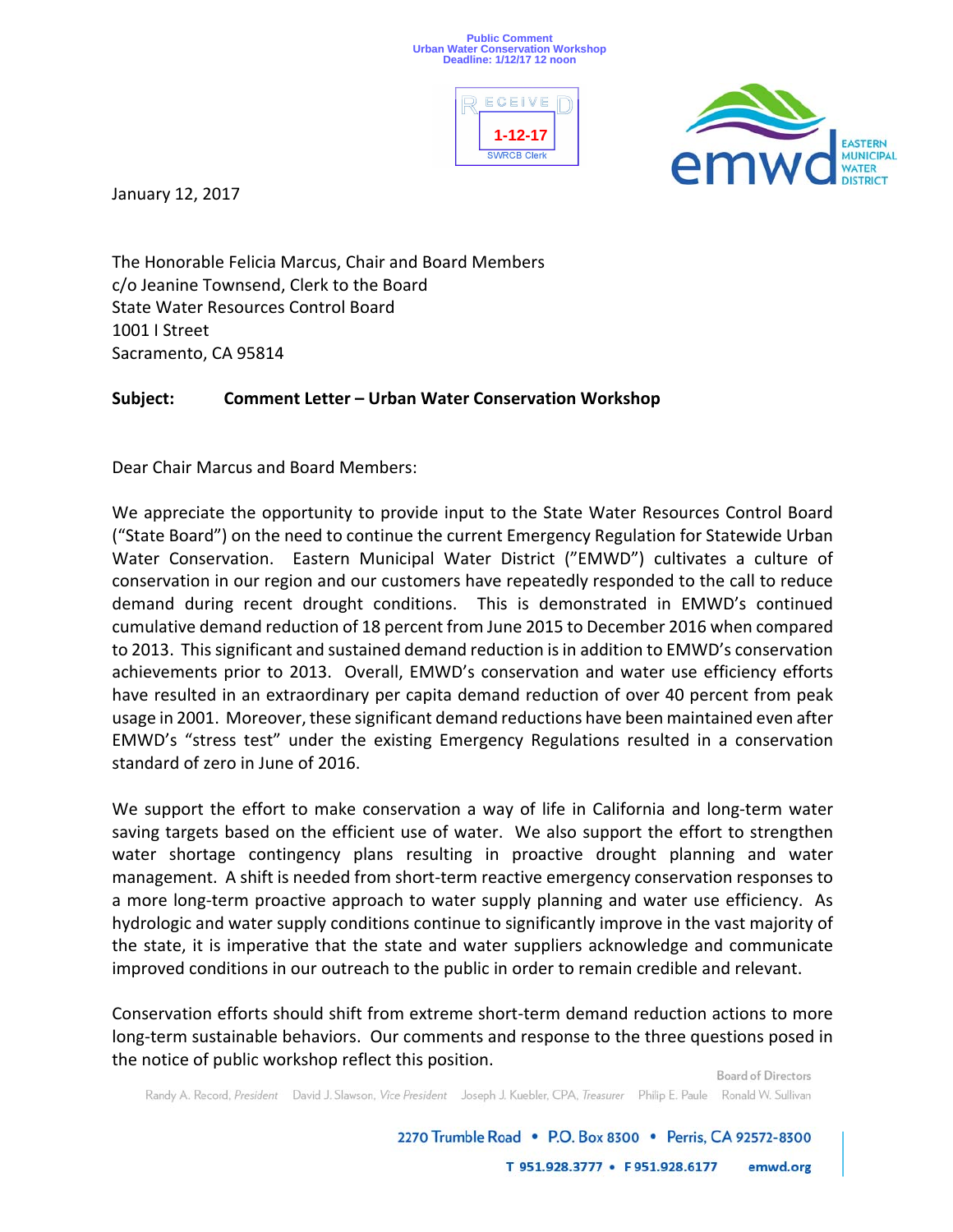**Question 1:** What elements of the existing May 2016 Emergency Regulation, if any, should be modified? Should the State Water Board wait until the hydrology for the current water year is known (April or later) before proposing adjustments to the current method for calculating conservation standards? And, should the State Water Board allow suppliers to update or modify their conservation standard calculations (and if so, how)?

We would support the continuation of the prohibitions on wasteful water usage contained in *Section 864. End‐User Requirements in Promotion of Water Conservation* of the existing May 2016 Emergency Regulation. Many of these requirements have been adopted as a permanent part of EMWD's Water Use Efficiency Section of its Administrative Code, and many other agencies have also adopted ordinances and policies to disallow these and other wasteful practices. We also support continuing water usage reporting outlined in *Section 865. Mandatory Actions by Water Suppliers*, and believe the on‐going submission of publically available data keeps the state informed of water conservation trends statewide. Notably, both the requirement to discontinue wasteful practices and to maintain monthly reporting are proposed as part of the State's long-term conservation framework, and may in the future be permanently implemented through a rulemaking process. As such, and in deference to the need for state and local agencies to maintain vigilance as California continues to move out of drought, we support leaving these two elements in place at this time.

However, we urge the State Board to rescind mandatory conservation targets for water suppliers and conclude the emergency status of the regulations. As noted above, water supply conditions continue to dramatically improve and, as demonstrated by the June 2016 reliability assessments, even under dryer conditions in early 2016 the vast majority of water suppliers were in a position to meet customer demands without the need for mandated conservation. Simply put, the status of agencies' supply conditions throughout the state and the steady recovery of local and regional storage combined with what appears to be sustained levels of state-wide water use efficiency are inconsistent with an emergency condition. Continuing with emergency regulations under these conditions undermines public confidence and in our view, will harm our ability to engage the public in the future to conserve water at extraordinary levels when a true supply emergency occurs.

**Question 2:** Should the State Water Board account for regional differences in snowpack, precipitation, and lingering drought impacts differently than under the current emergency regulation, and if so, how?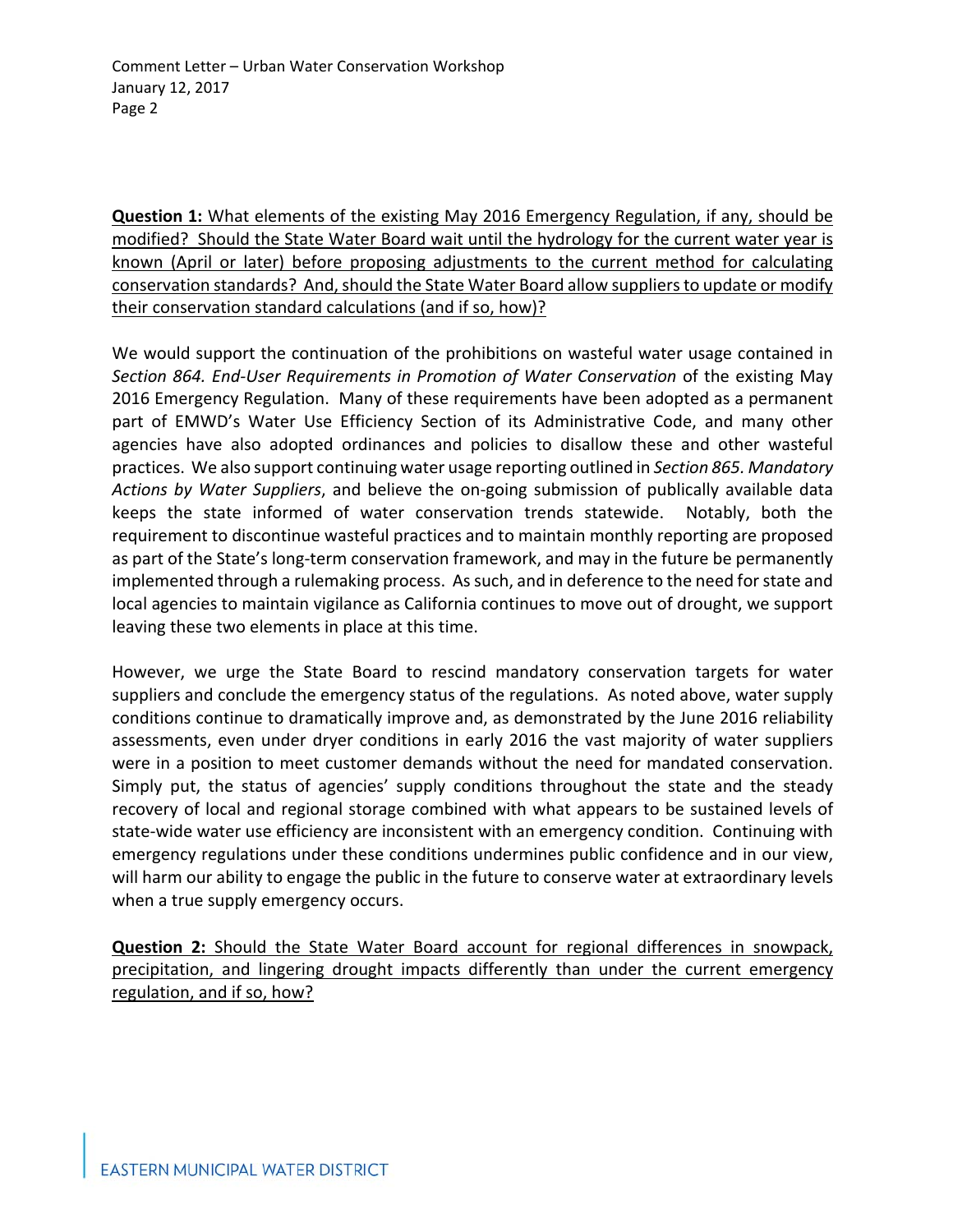Although, as previously noted, we believe the emergency basis for the regulations is no longer exists, the current emergency regulation already accomplishes this by requiring a reliability assessment, or "stress test," by individual water suppliers. Because water supply portfolios can vary among even adjacent agencies, supply and demand should always be evaluated at the water supplier level, not regionally. As water suppliers invest in hydrologically independent, drought resilient supplies, the benefit of these supplies should be realized, especially in times of drought. A water supplier should not be held to stringent standards because others in its region have not made similar investments.

**Question 3:** Executive Order B-37-16 requires the Board to develop a proposal to achieve a mandatory reduction in potable water use that builds off the mandatory 25 percent reduction in previous Executive Orders and lessons learned through 2016. The Board, however, is not required to act on this proposal. Should the Board act now, or later if conditions warrant, to a conservation standard structure like the one the Board adopted in February 2016 to achieve a mandatory reduction in water use? Should the Board set a conservation floor, individually or cumulatively?

We would oppose the implementation of a conservation numeric standard structure like the one adopted in February 2016 for two reasons. First, the regulations adopted in February of 2016 were put in place on an accelerated schedule with limited information. They did not fully account for many of the diverse conditions that impact water supply efficiency and reliability and, in our view, were inequitable. Moving to this type of structure, either now or in the future, would be a significant step backward in implementing any Emergency Regulation. Second, an emergency water supply condition does not exist in the vast majority of the state so promulgating a numeric standard is not only unneeded, it underminesthe state's credibility with the water community and more importantly, the public.

Alternatively, the draft framework for implementing Executive Order B‐37‐16 released by State agencies on November 30, 2016 included proposals for revised water shortage contingency planning and new water use efficiency targets. The proposed changes to Water Shortage Contingency Plans in the draft framework included an annual assessment of supply and demand. This information would be applied to an individual water supplier to determine the need for and extent of any future mandatory water demand reductions during drought and water shortage conditions.

Extraordinary conservation requirements should only be triggered when there are actual shortage conditions experienced at the water supplier level. This approach provides long‐term stability for water suppliers and motivates investment in hydrologically independent, drought